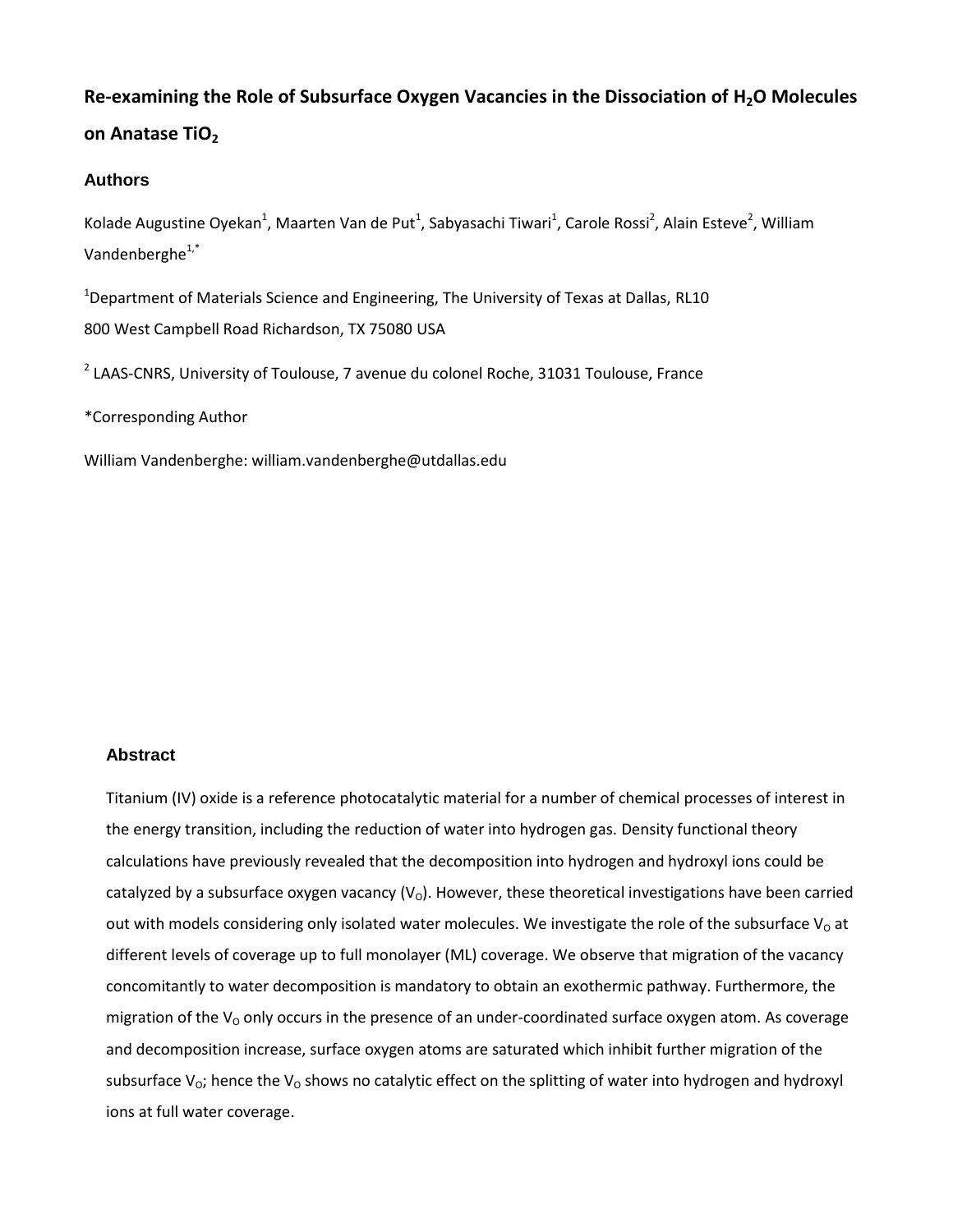Keywords: DFT, Anatase TiO<sub>2</sub>, Oxygen vacancy, Water dissociation, Full coverage, Hydrogen

#### **1. Introduction**

Titanium (IV) oxide (TiO<sub>2</sub>) is arguably one of the most investigated semiconductor materials due to its exquisite physical and chemical properties and consequent numerous applications [1]. Among other metal oxides,  $TiO<sub>2</sub>'s$ chemical stability, low toxicity, environmentally friendly nature, and reusability, have led to its widely accepted consideration as a top leading photocatalyst [2], particularly since the seminal work by Honda and Fukushima in 1973 [3], which paved the way to photoelectrochemical materials and systems for hydrogen production through the splitting of water molecules. Since then, much effort has been focused on overcoming the TiO<sub>2</sub> weaknesses, such as the high electron/hole recombination rate and its optical absorption limited to the UV region, in both theoretical (mostly density functional theory, DFT) and experimental communities [4–6]. While several experimental research routes including doping [7–9], heterojunctions with other semiconductors [10], and embedding of plasmonic nanoparticles [4,11] have been pursued, DFT calculations have concentrated on surface chemistry for a number of applications and associated molecular decomposition of probe molecules such as methanol, ethanol, and water [12–16], which is the focus of the present article.

TiO<sub>2</sub> has three stable polymorphs: rutile, anatase, and brookite. Rutile and anatase are widely studied for catalytic applications, but anatase has been shown to be more photo-reactive, and it is also the most stable form found in nanocrystals [17,18]. For these reasons, anatase is the most utilized form of TiO<sub>2</sub> in photocatalytic applications, and consequently in DFT-based investigations. The (101) surface of anatase was established to be the most stable one [17–19], and this has led to a number of DFT investigations dedicated to the water splitting process [12,14,15,20].

Results from the literature indicate that the limiting step in the dissociation of a single water molecule on the anatase (101) surface lies on the ability of an adsorbed water molecule to decompose into an adsorbed hydroxyl group and a hydrogen ion in solution [21]. In the calculations by Aschauer and co-workers, the activation barrier of this step for a single water molecule on a pristine anatase (101) surface is 0.52 eV, and the overall endothermic reaction energy is 0.38 eV, making it thermodynamically unfavorable. [14]. Interestingly, studies have shown that the dissociation process can be enhanced by the presence of an oxygen vacancy in the anatase slab [12,14,15], and many studies have reported that a subsurface vacancy has a lower formation energy than a surface vacancy [22,23]. Rather than a surface vacancy, a defective slab with a subsurface oxygen vacancy led to a reduced kinetic barrier (by 0.26 eV), relative to a stoichiometric slab, but the water dissociation process was shown to remain thermodynamically unfavorable (by 0.32 eV). Experiments at low temperature and pressure on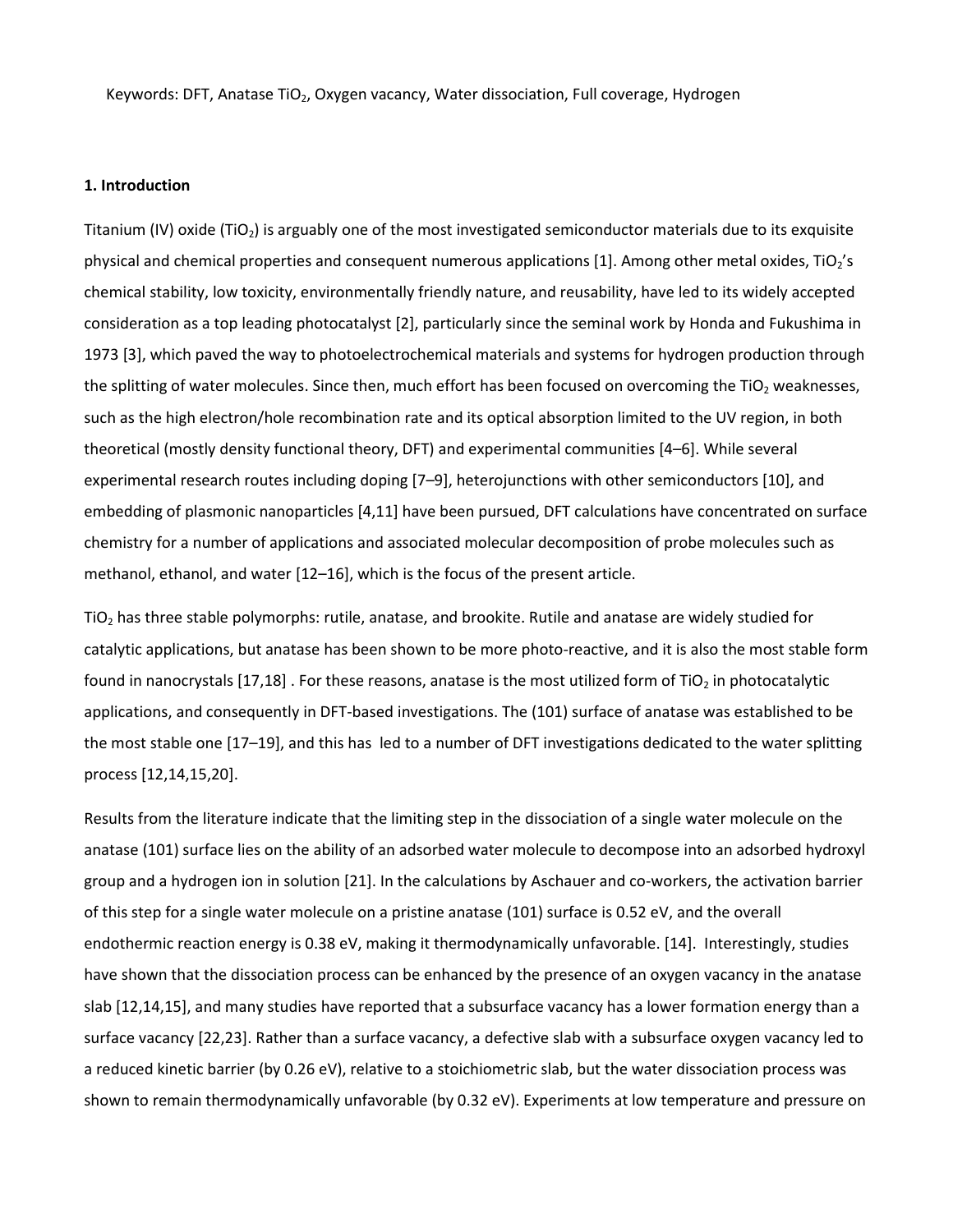a defective slab with subsurface defects also indicate higher binding energies for water on a defective slab, compared to a pristine slab [14]. In contrast, some results from the literature, including the present study, show that not only is the kinetic barrier reduced, but the overall reaction becomes thermodynamically favorable in the presence of a subsurface oxygen vacancy [12,15].

However, it is well documented that molecular water adsorption is exothermic [16,20,24,25] and that it is thermodynamically favorable for the surface to be completely covered with chemisorbed water molecules in their molecular form. The effect of defective surfaces has been explored to a lesser extent, while being of much technological importance. In particular, DFT studies examining the effect of subsurface  $V_0$  have only dealt with a single or sparse concentration of water molecules on the anatase (101) surfaces. Importantly, it was reported that the enhanced dissociation in the presence of a subsurface oxygen vacancy is accompanied by the migration of the vacancy towards the surface [12,15], leading to its annihilation. As a result, the exact role of the vacancy defect in the photocatalysis of water on the TiO<sub>2</sub> anatase (101) surface requires further investigation. It is also important to investigate the issue of the impact of water coverage on the dissociation chemistry when considering defective TiO<sub>2</sub>.

In this work, we study theoretically water dissociation on defective anatase (101) accounting for full water coverage. Using DFT, we investigate and compare the dissociation of water molecules on a perfect and a defective surface at different levels of coverage: from a minimum coverage of 17% up to 100% (1 ML coverage). We examine the behavior of the subsurface oxygen vacancy during dissociation. Our results indicate that dissociation of adsorbed water molecules on a defective surface is exothermic up to 67% coverage (2/3 ML). At higher, more realistic, coverage the dissociation becomes endothermic, similar to the endothermic dissociation obtained for a perfect surface at all levels of coverage. Therefore, we thus find that the  $V_0$  has no catalytic effect on the splitting of water into hydrogen and hydroxyl ions on a defective anatase (101) surface at high coverage.

#### **2 Method**

#### 2.1 DFT Calculations

We performed spin-polarized DFT calculations using the generalized gradient approximation (GGA) with the Perdew-Burke-Ernzehof (PBE) [26] exchange-correlation potential as implemented in the Vienna ab-Initio Simulation Package (VASP) [27–30]. Ion-electron interactions were described by projector augmented waves (PAW) pseudopotentials [31,32], and the electron wave functions were expanded in terms of plane wave basis sets, with a kinetic energy cutoff of 400 eV. Wavefunctions were optimized until the change in total energy was less than 10<sup>-6</sup> eV. We employed Grimme's DFT-D3 method to include dispersion contributions to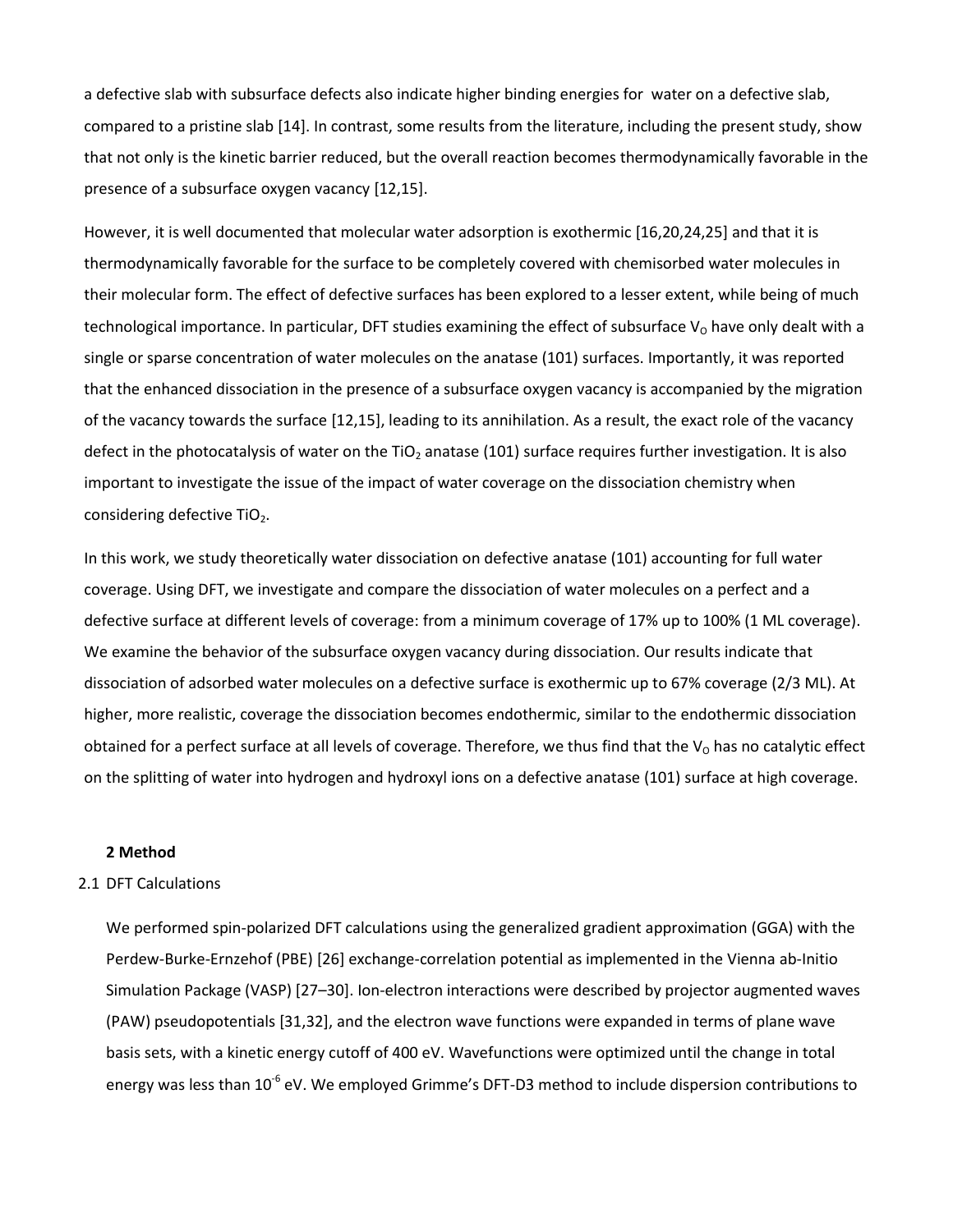the energy values [33]. Potential energy surfaces to determine the kinetic barrier were calculated using the nudged elastic band (NEB) method [34].

The anatase (101) surface supercell is built from a three-layer geometry (see Fig. 1), with a vacuum of 10 Å between slabs along the direction normal to the surface. The 1 x 3 surface supercell measuring 10.376 x 11.256  $\AA^2$  has a total of 108 atoms. The bottom layer of TiO<sub>2</sub> was fixed while all other atoms were allowed to relax in all directions during minimization of the total energy. Due to the large size of the supercell, the Brillouin zone was sampled at the gamma point only. The unit cell from which the surface slab is cut was relaxed using a kinetic energy cutoff of 520 eV, and the lattice parameters obtained are:  $a = b = 3.8073$  Å,  $c =$ 9.7318 Å, which are in good agreement with values from other computational and experimental studies [35,36].

#### 2.2 Anatase  $TiO<sub>2</sub>$  model surfaces

The stoichiometric anatase (101) surface slab is shown in Fig. 1. It has a saw tooth-like morphology, with rows of fully coordinated (Ti<sub>6c</sub>) and under coordinated (Ti<sub>5c</sub>) Ti atoms along the [010] direction. These rows of Ti atoms are joined by three-fold coordinated  $(O_{3c})$  and two-fold coordinated  $(O_{2c})$  oxygen atoms. Water molecules are most easily adsorbed on the Ti<sub>5c</sub> atoms, and for the 1 x 3 supercell used in the calculations, there are six such Ti<sub>5c</sub> sites (two rows of 3 Ti<sub>5c</sub>).



Figure 1: Side view of the 1 x 3 anatase (101) slab. Titanium atoms are cyan while oxygen atoms are red. O<sub>sub</sub> is the oxygen atom removed to create the subsurface vacancy in the defective surface. Atoms underneath the dashed line are held fixed during minimizations of the total energy.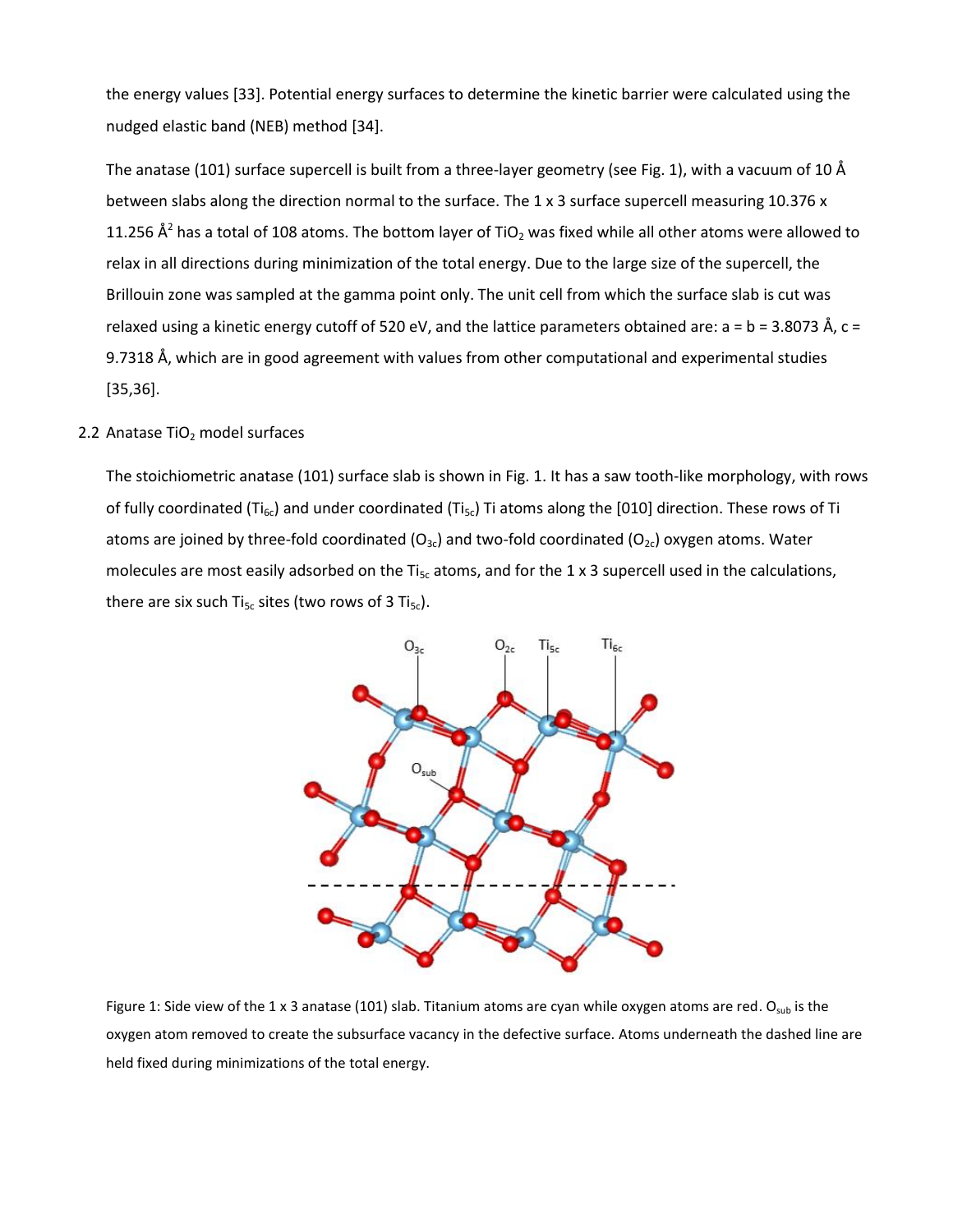The single oxygen vacancy defective surface slab was obtained by removing the oxygen atom labelled  $O_{sub}$  in Fig. 1. Previous studies, both experimental and theoretical, have established that the subsurface vacancy created by removing O<sub>sub</sub> has a lower formation energy than the most stable surface vacancy created by removing O<sub>2c</sub>, or other subsurface oxygen sites [23,37,38].

#### 2.3 Adsorption Energy Calculations

An incremental energy needed for the molecular adsorption of the n<sup>th</sup> water molecule on each surface,  $\Delta E_{ads,n}$  is defined as:

$$
\Delta E_{ads,n} = E_{slab}(nH_2O) - E_{slab}((n-1)H_2O) - E_{H_2O}^{\infty}
$$
 (1)

where n = 6 means full coverage.  $E_{slab}(nH_2O)$  and  $E_{slab}((n-1)H_2O)$  are the total energies of a slab supercell containing *n* and (*n-1*) adsorbed water molecules, respectively.  $E_{H_2O}^{\infty}$  is the total energy of an isolated water molecule, as being positioned at an infinite position from the surface, in vacuum. A negative value of  $\Delta E_{ads,n}$  indicates an exothermic process, while a positive value indicates an endothermic process.

The molecular adsorption energy per molecule is given by:

$$
\bar{E}_{ads} = \frac{E_{slab}(nH_2O) - E_{slab} - n \times E_{H_2O}^{\infty}}{n}
$$
 (2)

where  $E_{slab}$  is the total energy of a surface slab, and n is the number of water molecules adsorbed on the surface. The dissociative adsorption energy per molecule is:

$$
\bar{E}_{diss} = \frac{E_{slab}(n(H,OH)) - E_{slab} - n \times E_{H_2O}^{\infty}}{n}
$$
(3)

where  $E_{slab}(n(H,OH))$  is the total energy of a slab with n dissociated water molecules on the (1 x 3) surface.

#### **3 Results and Discussion**

#### 3.1 Single water molecule interaction

In table 1, we list the molecular adsorption and dissociative adsorption energies we calculate for a perfect and a defective surface. The interaction of a single water molecule with a perfect and a defective  $TiO<sub>2</sub>$ surface is a reference system, which has been discussed in several DFT-based papers [12,14,15]. While the energy profile of the water molecule decomposition is largely endothermic on the perfect  $TiO<sub>2</sub>$  surface, the presence of a subsurface oxygen vacancy (as defined in Figure 1) has led to contrasting results, showing slight endothermic [14] or clear exothermic profiles [12,15], as seen in Table 1. The issue behind the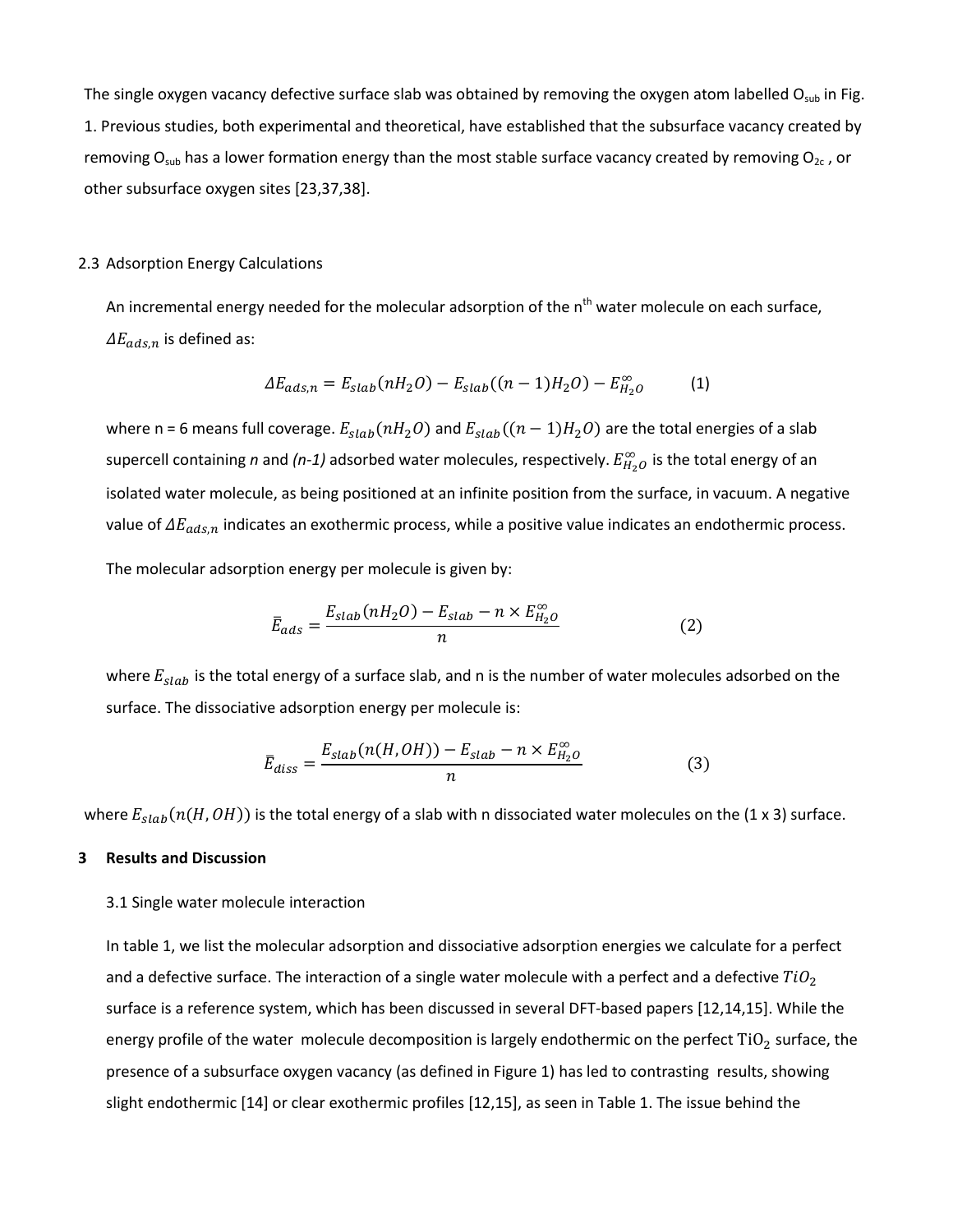differences between the four results presented in table 1 lies in the stability of the subsurface oxygen vacancy. In Ref. [14], the oxygen vacancy remains stable, leading to an endothermic reaction pathway for dissociation of  $H_2O$ .

| <b>Source</b> | perfect surface |                  | defective surface |                  |
|---------------|-----------------|------------------|-------------------|------------------|
|               | $\bar{E}_{ads}$ | $\bar{E}_{diss}$ | $\bar{E}_{ads}$   | $\bar{E}_{diss}$ |
|               | (eV)            | (eV)             | (eV)              | (eV)             |
| This work     | $-0.81$         | $-0.42$          | $-0.99$           | $-2.40$          |
| <b>Ref 12</b> | $-0.70$         | $-0.32$          | $-0.85$           | $-1.83$          |
| <b>Ref 14</b> | $-0.72$         | $-0.34$          | $-1.01$           | $-0.70$          |
| <b>Ref 15</b> | $- -$           | --               | $-0.84$           | $-1.59$          |

**Table 1: Comparison of molecular and dissociative adsorption energies of a single water molecule on perfect and defective anatase (101) surfaces**

Figs 2(a) – (c) show the molecular adsorption, metastable state of dissociative adsorption, and final state of dissociative adsorption of a water molecule on a defective surface, respectively. The oxygen atoms labeled 1, 2, and 3 in Fig 2(a) are involved the migration of the subsurface  $V_0$  towards the surface, and the arrows in Fig 2(b) show the movement of each atom during the migration. In agreement with Refs. [12 and 15], these figures show that the subsurface  $V<sub>O</sub>$  migrates towards the surface as the water molecule dissociates, according to the following process: (i) after adsorption, reconstruction around the vacancy ( $V_0$ ) is operating with the oxygen atom labeled 1 moving towards the vacancy site, in a bridge site situation between two Ti atoms (Fig. 2(a)); (ii) as the water molecule dissociates, 1 relaxes back downwards to its stoichiometric crystal position, while oxygen 2 migrates to occupy the initial  $V_0$  site. At this stage the vacancy is located immediately below the surface, *i.e.* in the third oxygen layer; 3 then moves downwards, towards the initial position occupied by oxygen 2 before its migration, oxygen 3 stabilizes as a bridge site, extending the defect site to two oxygen vacancy sites on the surface and immediate subsurface from either side of the oxygen 3 atom, as seen in Fig. 2(b). The structure in Fig. 2(b) is a metastable state and after overcoming another activation barrier the hydroxyl group attached to the surface migrates to annihilate the vacancy defect site as described in (ii) results in a final stable state as shown in Fig. 2c.

In Fig. 3, we present the energy pathway for the entire dissociation process of an adsorbed water molecule, accompanied with the migration of the  $V_0$  to the surface from the structure in Fig. 2a to the structure in Fig.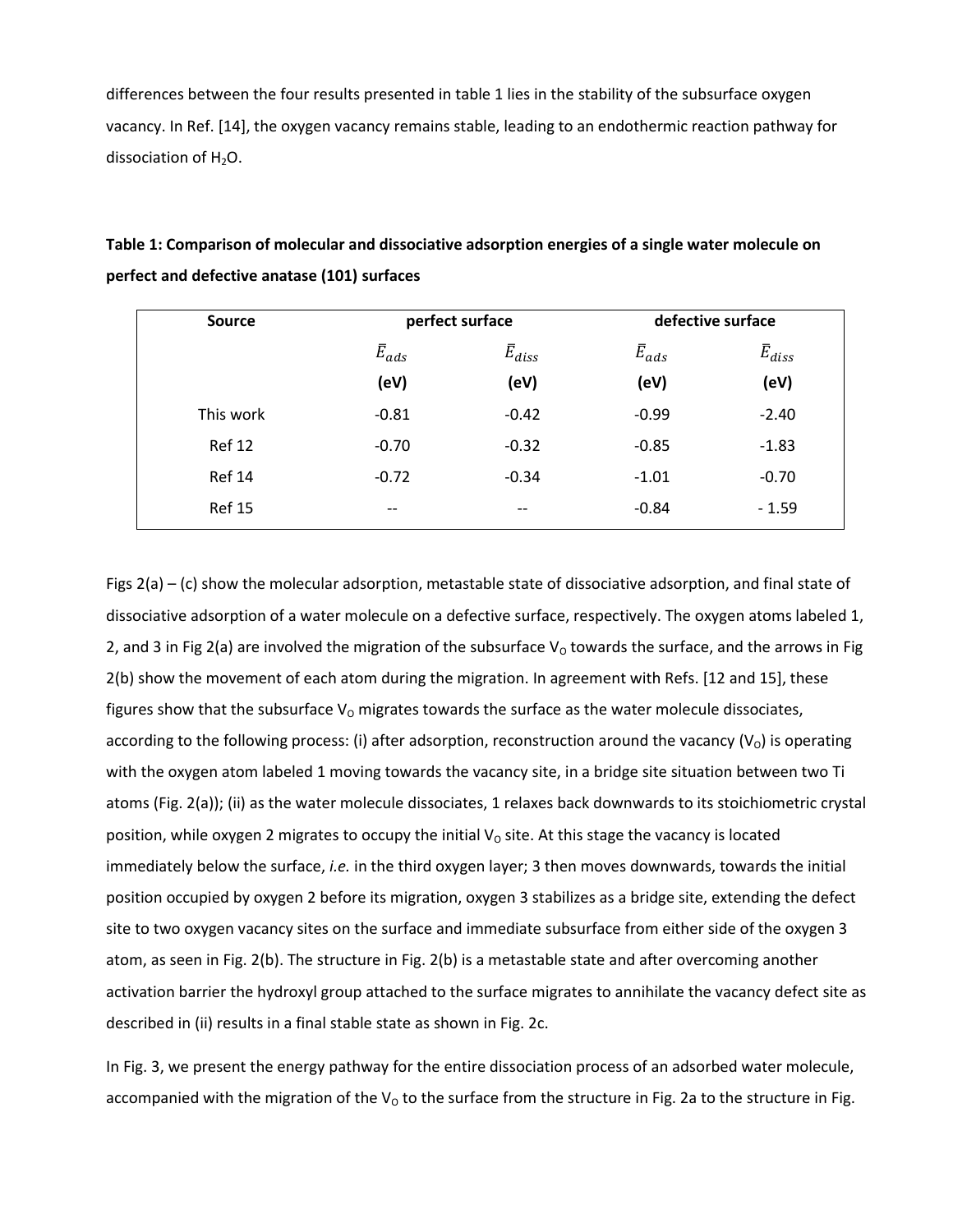2c. The limiting step is the splitting of the adsorbed water molecule into a hydrogen atom, which binds to an oxygen atom on the surface, and a hydroxyl group which remains attached to the Ti atom. The energy barrier of 0.33 eV between the metastable and final states in Figs 2(b) and (c) respectively is the energy needed to move the hydroxyl group towards the surface  $V_0$  shown in Fig. 2(b). The entire process is exothermic, releasing a total of 1.41 eV, and has a low barrier of 0.35 eV.



Figure 2: Diagrams of (a) molecular adsorption (b) metastable state of dissociative adsorption, and (c) final state of dissociative adsorption of a single water molecule on the defective surface. Oxygen atoms associated with vacancy migration are colored green and labeled 1, 2, and 3, while position of  $V_0$  is shown in yellow. Cyan: Ti atom; red: O atom; white: H atom

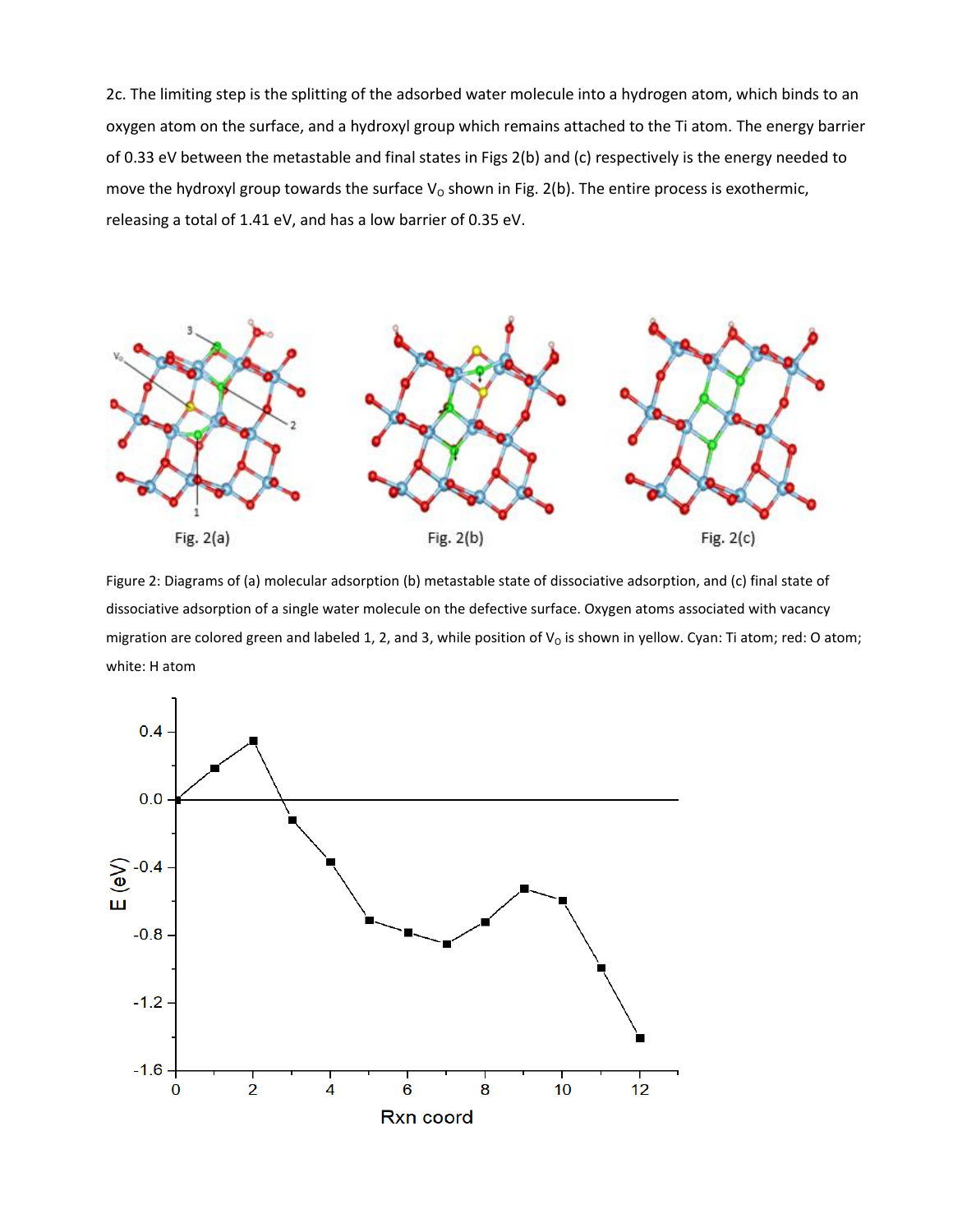Fig.3 Energy pathway for the dissociation of an adsorbed water molecule on the defective surface, starting from the structure shown in Fig. 2(a) and ending with the structure in Fig. 2(c). The limiting step is the splitting of the adsorbed water molecule to H and OH, with a kinetic barrier of 0.35 eV.

## 3.2 Increasing Water Coverage

Fig. 4 shows a perfect surface fully saturated with six water molecules adsorbed via the six Ti<sub>5c</sub> atoms on the surface (two adjacent rows of three Ti atoms each), which is equivalent to 1 ML coverage. Starting with a single water molecule on the surface, we found that the incremental adsorption energy for each additional water molecule was dependent on the Ti $_{5c}$  atom to which it is attached. The lowest adsorption energies were obtained when water molecules were attached to neighboring Ti<sub>5c</sub> atoms along the [010] direction. Using the most favorable adsorption energies for each additional molecular water adsorption, surface sites were therefore filled by adding a water molecule to each Ti $_{5c}$  along the [010] direction, row by row. We calculated the energy required for the incremental adsorption of water molecules (molecular adsorption), using equation (1).



Figure 4: Ball and stick model of the stoichiometric TiO<sub>2</sub> anatase (101) slab, covered with 1 ML of adsorbed water molecules. Titanium atoms are cyan, oxygen atoms are red, and hydrogen atoms are white.

## **Table 2: Incremental non-dissociative adsorption energies of water molecules on both stoichiometric and defective TiO<sup>2</sup> anatase (101) surfaces**

| Coverage (n) | $\Delta E_{ads,n}$ (eV) |           |  |
|--------------|-------------------------|-----------|--|
|              | stoichiometric          | defective |  |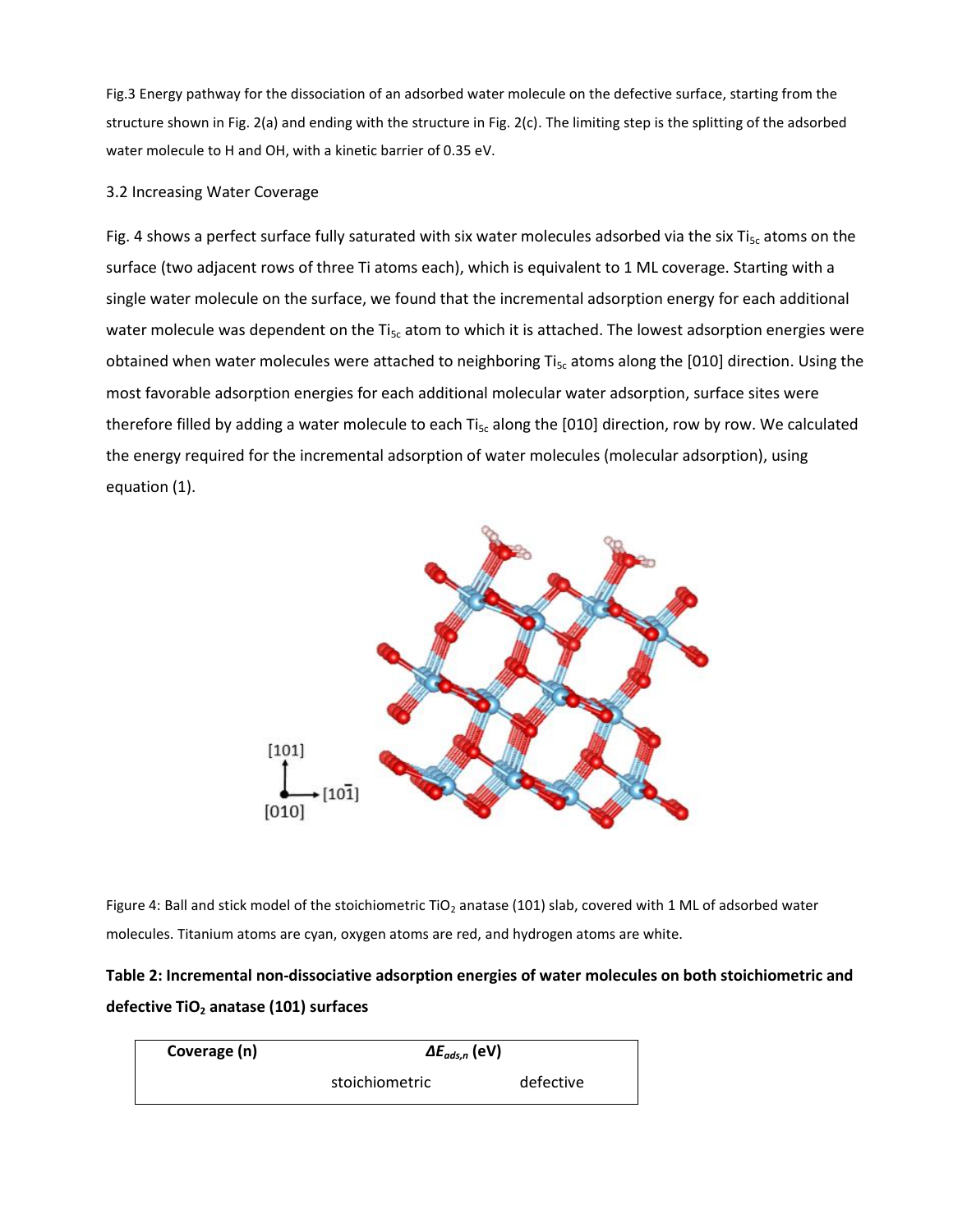| 1(16.7%)  | $-0.81$ | $-0.99$ |
|-----------|---------|---------|
| 2(33.3%)  | $-0.91$ | $-0.85$ |
| 3(50%)    | $-0.86$ | $-0.96$ |
| 4 (66.7%) | $-0.80$ | $-0.82$ |
| 5(83.3%)  | $-0.65$ | $-0.87$ |
| 6 (100%)  | $-0.82$ | $-0.80$ |

The calculated values of incremental adsorption energy on both surfaces, up to 1 ML coverage, are shown in table 2. The results show that 1 ML coverage with adsorbed water molecules is possible on both stoichiometric and defective surfaces since the successive adsorption energies at all levels of coverage are negative. The adsorption energy on the stoichiometric surface ranges from -0.64 eV to -0.91 eV, while on the defective surface, the values vary between -0.80 eV and -0.99 eV. Overall, molecular adsorption is more exothermic on the defective surface than on the perfect surface. Our results for the stoichiometric surface agree with previously published results for a similar (1 x 3) surface slab showing successive adsorption energies between -0.70 eV and -0.85 eV [20], and also agree with experimental results [25].

In Table 3, we show the effect of the subsurface  $V_0$  on the energy required for dissociation of adsorbed water molecules on the slab surface at different levels of coverage, with a comparison to the adsorption on the perfect surface. To compare, we calculate the adsorption energy per molecule for each type of adsorption, using equation (3). For a stoichiometric surface, molecular adsorption is always energetically more favorable than dissociative adsorption at all levels of coverage with water molecules. While non-dissociative adsorption energy is stable with increasing coverage, dissociative adsorption energy slightly increases (more than 0.1 eV gain). For a defective surface, the energy released on dissociative adsorption of the first water molecule on the surface is 2.40 eV, relative to the infinitely separated water molecule and slab, compared to the 0.99 eV released on molecular adsorption. In other words, 1.41 eV is released when an isolated water molecule adsorbed on the surface dissociates. A similar exothermic profile persists on the defective surface for the first four adsorbed water molecules, which corresponds to  $2/3$  ML coverage. At  $2/3$  ML coverage (coverage n = 4), the energy released per adsorbed water molecule drops down to 0.09 eV. Beyond this level of coverage, nondissociative molecular adsorption becomes more favorable, similar to the dissociation on perfect surfaces.

**Table 3: Values of average molecular and dissociative adsorption energies on stoichiometric and defective surfaces**

|              | perfect surface |                        | defective surface |                        |
|--------------|-----------------|------------------------|-------------------|------------------------|
| Coverage (n) | $E_{ads}$ (eV)  | $E_{\text{diss}}$ (eV) | $E_{ads}$ (eV)    | $E_{\text{diss}}$ (eV) |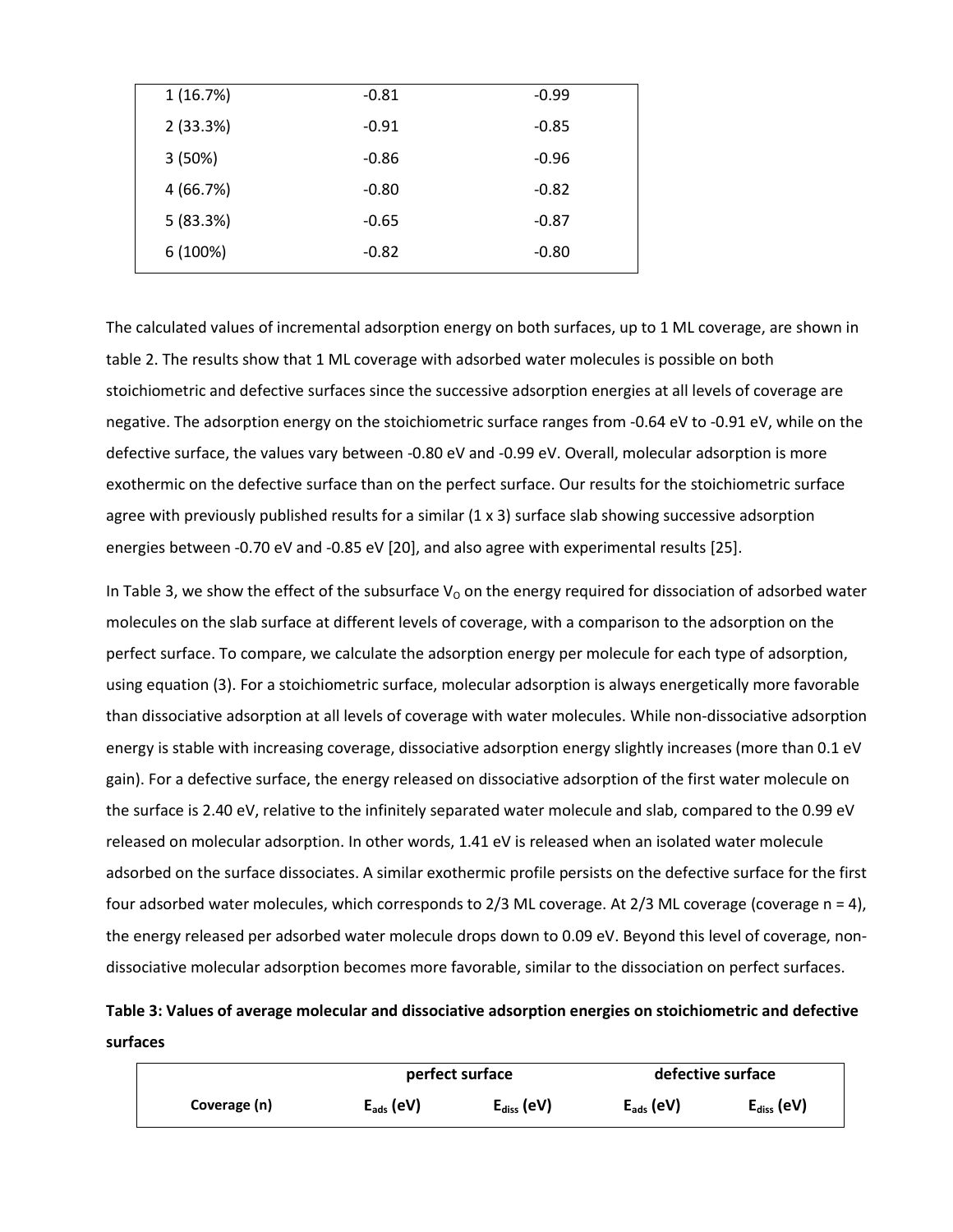| 1(16.7%)  | $-0.81$ | $-0.42$ | $-0.99$ | $-2.40$ |
|-----------|---------|---------|---------|---------|
| 2(33.3%)  | $-0.86$ | $-0.46$ | $-0.92$ | $-1.34$ |
| 3(50%)    | $-0.86$ | $-0.41$ | $-0.93$ | $-1.08$ |
| 4 (66.7%) | $-0.85$ | $-0.50$ | $-0.91$ | $-1.00$ |
| 5(83.3%)  | $-0.81$ | $-0.55$ | $-0.90$ | $-0.66$ |
| 6(100%)   | $-0.81$ | $-0.56$ | $-0.88$ | $-0.61$ |

Fig. 5 shows how the energy required to dissociate each adsorbed water molecule (∆E<sub>diss</sub>/molecule) changes with the number of adsorbed molecules for both the defective and the stoichiometric surface. The presence of a subsurface  $V<sub>o</sub>$  enhances dissociation of adsorbed water molecules up to 2/3 ML (four water molecules). When coverage increases to 5/6 and 6/6 water molecules, the energy required for dissociation of each adsorbed water molecule on both surfaces is more than 0.2 eV, clearly illustrating the switch from an exothermic to an endothermic profile as coverage increases beyond 2/3 coverage.



Figure 5: Energy required (per molecule) to dissociate an adsorbed water molecule on both stoichiometric and defective surfaces, at different levels of coverage.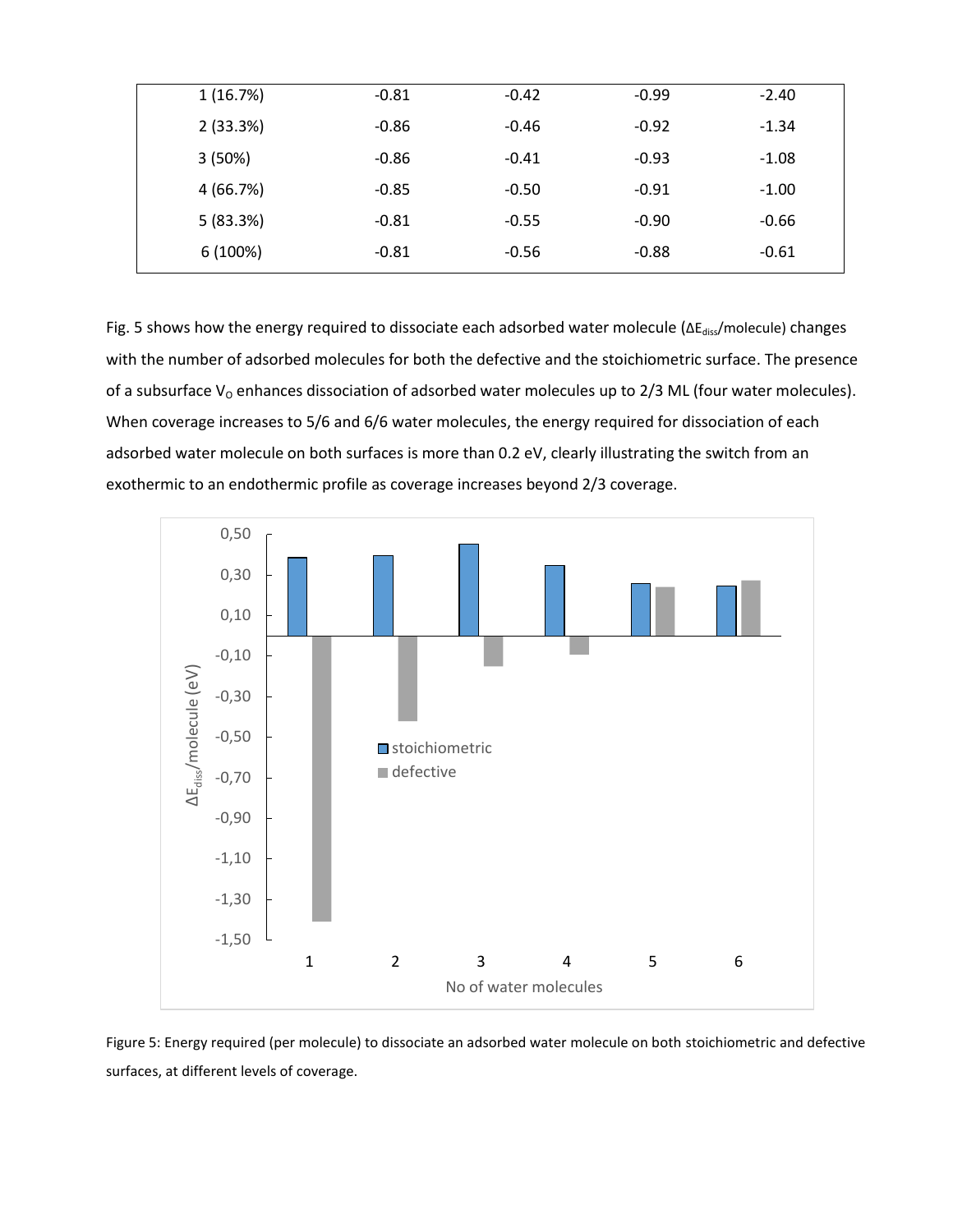Fig. 6 shows the results of charge density difference analysis, which illustrates the distribution of the excess charge in the system due to the oxygen vacancy. The position of the vacancy is colored green, indicating a loss of charge while the regions gaining charge, colored yellow, are around Ti atoms. The significant reduction observed in the dissociative adsorption energy can be attributed to the charge distribution pattern seen in Fig. 6. Out of the six surface Ti<sub>5c</sub> atoms to which water molecules are attached, the only Ti<sub>5c</sub> with a significant concentration of excess charge is the one to which the first water molecule is adsorbed. The excess charge facilitates a stronger bond between the  $Ti_{5c}$  and the oxygen atom of the water molecule. The resulting weakening of O-H bonds thereby enhances the dissociation of the water molecule into H and OH species. The system is stabilized by the dissociation of the water molecule, leading to the relatively large energy gain of 1.41 eV upon dissociation.



Figure 6: Charge density difference analysis showing the net flow of charge due to the creation of a subsurface vacancy in the slab. Charge flows from regions highlighted in green to regions highlighted in yellow.

Figs. 7(a) to (c) show the initial, molecular adsorption state in the case of two, five, and six water molecules on the defective surface. Three distinct behaviors of the subsurface  $V_0$  can be observed in Fig. 7. For the case of two molecules, the structural changes are similar to the one obtained with a single water molecule dissociating. As the water molecules dissociate, the oxygen vacancy migrates to the surface, and the local reconstruction around the vacancy involves the oxygen atom labeled  $O<sub>B</sub>$  moving to occupy the vacancy position.  $O_c$  moves downwards to the initial position of  $O_B$ , and  $O_w$ , the oxygen atom of a dissociated water molecule relaxes to annihilate the surface vacancy, as shown in Fig. 7(d). The molecular and dissociative adsorptions for three and four water molecules are shown in Figs. S1 (a) to (d). Even though the average dissociative adsorption energy drops by 1.32 eV as coverage increases from one to four molecules, the final structure at the vacancy site remains similar.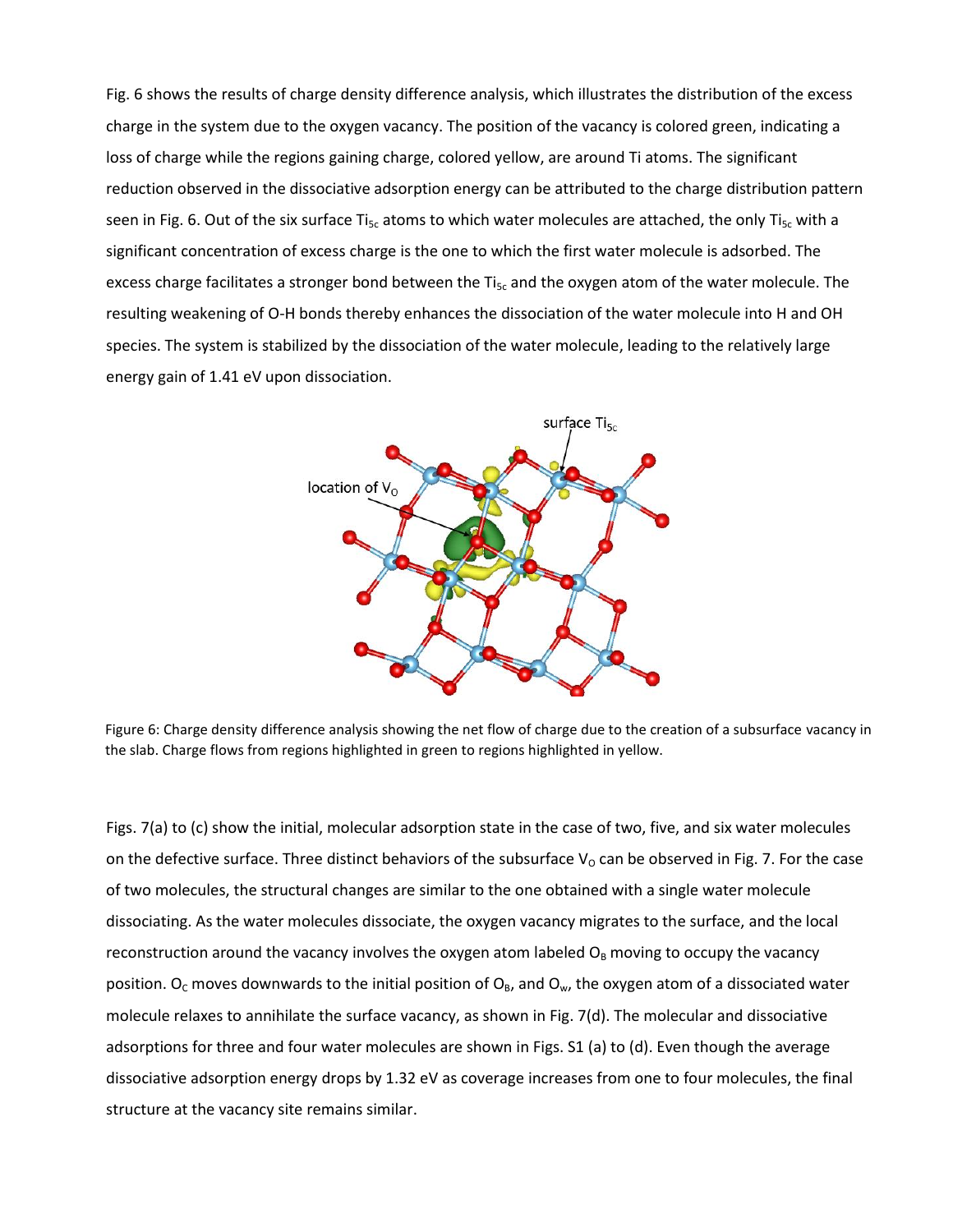At high coverage (5/6 water molecules), the defect structure modifies as shown in Fig. 7(e). O<sub>B</sub> moves towards the subsurface V<sub>o</sub> site and occupies the vacancy, and  $O<sub>c</sub>$  moves towards the subsurface vacancy created at the initial position of  $O_B$  but does not occupy the vacancy. In the final dissociative state, the vacancy has migrated closer to the surface as seen in Fig. 7(e). Interestingly, at coverage  $n = 5$ , the surface  $O_{2c}$ that connects to the defect site is now turning into a bridged OH configuration, due to the bonding with the hydrogen atom following the dissociation of the water molecule. While the original defect site remains similar to the preceding n = 4 coverage, the energy budget becomes endothermic. The process is even more accentuated at full coverage. All surface  $O_{2c}$  become saturated as bridged OH configurations. In the final configuration for n = 6, the subsurface vacancy remains stable, roughly in its original configuration, before dissociation, Fig 7(f). Fig. 4 shows that dissociation of each adsorbed water molecule on the defective surface requires 0.27 eV, while 0.24 eV is required for dissociation on the perfect surface. The quantitative results and the reconstruction patterns observed confirm the role of the vacancy migration to the exothermic/endothermic transition of the dissociation pathway.

We further introduced a second subsurface  $V_0$  to investigate the effect of vacancy concentration or the formation of a subsurface vacancy cluster, which has been observed experimentally [38], on the dissociation of adsorbed water at 5/6 and 1ML coverage. We considered two possible cases: separated vacancies and a cluster of vacancies. The results, as presented in Table S1 and Figs S2-S4 show that the dissociative adsorption remains endothermic relative to molecular adsorption at these levels of coverage. The energy required to dissociate a molecule at 5/6 ML coverage reduces for both slabs with two vacancies. For the slab with separated vacancies, the final structure is further stabilized because a hydrogen bond forms between the hydrogen atom of a dissociated water molecule and a neighboring oxygen atom as seen in Fig S3(c), and the energy required for dissociation reduces from 0.24 eV in the single  $V_0$  structure to 0.09 eV. In the slab with a cluster, the required energy for dissociation is smaller: 0.05 eV, due to the relaxation of the two-fold coordinated  $(O_{2c})$  oxygen atom on the surface, as illustrated in Fig S4(c). A recent study on the more reactive but less stable (001) surface of anatase also shows that water splitting remains endothermic in the presence of two surface oxygen vacancies[39], but the comparison between that investigation and this work is limited because of the differences between the facets of anatase studied and the positions of the oxygen vacancies considered. The diagrams of the relaxed structures in Figs S3 and S4 are similar to those obtained for a single  $V_0$ . There is a partial migration of one V<sub>o</sub> towards the surface at 5/6 ML coverage, while no significant V<sub>o</sub> migration is seen at 1 ML coverage for both types of double  $V_0$ .

Previous investigations with only one adsorbed water molecule have concluded that the presence of a subsurface vacancy enhances dissociation by either reducing the energy barrier required for dissociation while the dissociation becomes less endothermic [14], or changing the dissociation step to an exothermic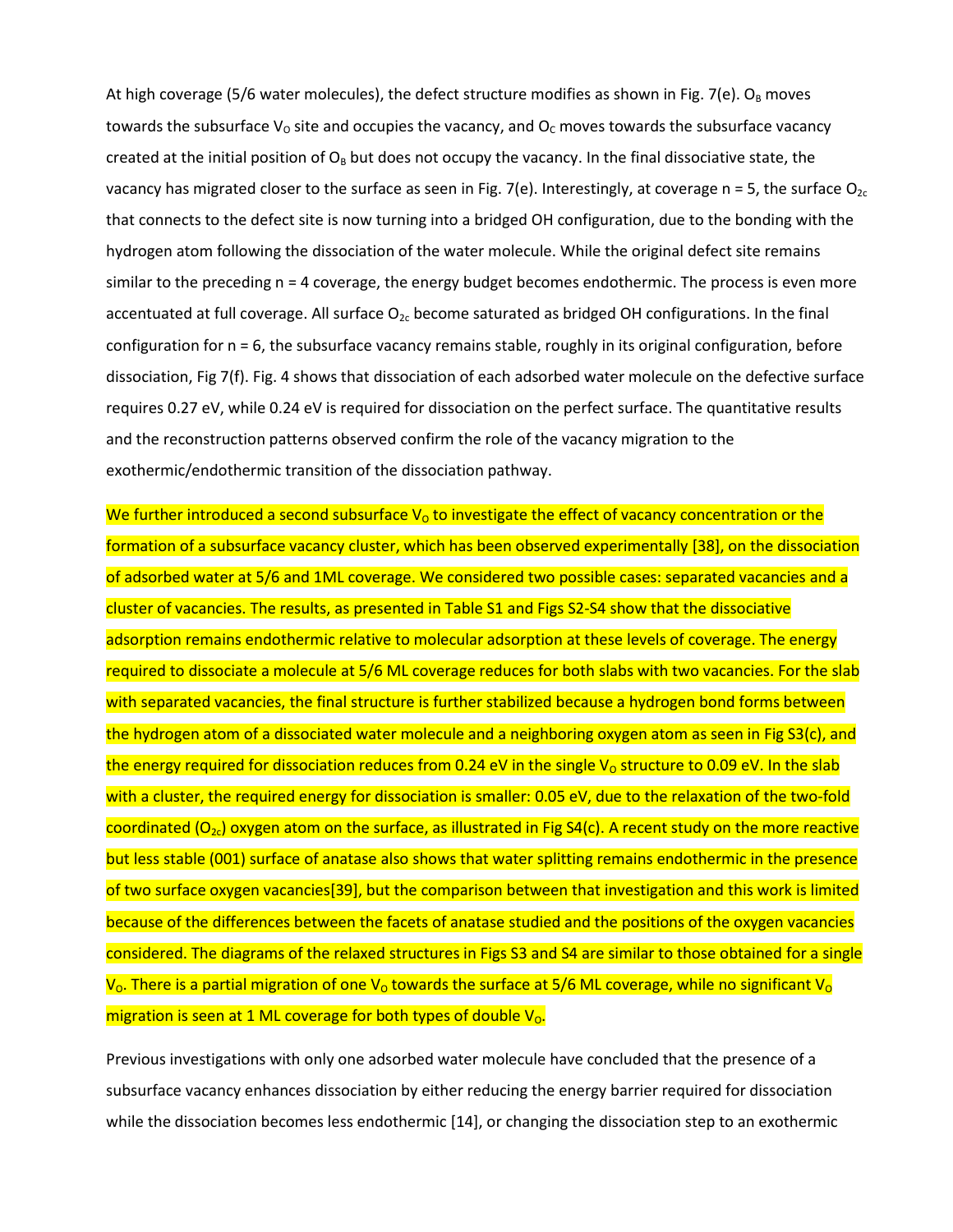process accompanied by a reduced dissociation barrier [12,15]. But the described change in the energy profile during dissociation is rather local, and coverage dependent. Our results indicate that at 1 ML full coverage and in the presence of either one or two subsurface V<sub>o</sub>s, dissociation of adsorbed water molecules is still endothermic, and the vacancy has no catalytic effect on the splitting of water molecules adsorbed on the defective surface.



Figure 7: Diagrams of molecular (a) – (c) and dissociative (d) – (f) adsorption of water molecules on the defective surface for 2/6, 5/6, and 6/6 ML coverages. Oxygen atoms of TiO<sub>2</sub> slab associated with vacancy migration (O<sub>A</sub>, O<sub>B</sub>, and O<sub>C</sub>) are colored green, while position of an oxygen vacancy is shown in yellow.  $O_w$  is an oxygen atom of a water molecule. The arrows in Fig. 7(a) show the respective movement of the O atoms during reconstruction and vacancy migration. Cyan: Ti atom; red: O atom; white: H atom

The reported values of dissociative adsorption energies at different levels of coverage and the movement of atoms leading to the migration of the subsurface  $V_0$  described above show that the enhancement of the dissociation of adsorbed water molecules by a subsurface vacancy is dependent on the presence of an undercoordinated surface oxygen atom  $(O_{2c})$ , within the vicinity of the **sub**surface vacancy. As shown in Figs. 7(a) and (d), the movements of oxygen atoms  $O_B$  and  $O_C$  enable the subsurface V<sub>o</sub> to migrate towards the surface. When  $O_c$  is fully coordinated, as seen in Figs. 7(e) and (f), the vacancy remains in a subsurface position and the splitting of the adsorbed water molecule is endothermic, making it unlikely to take place.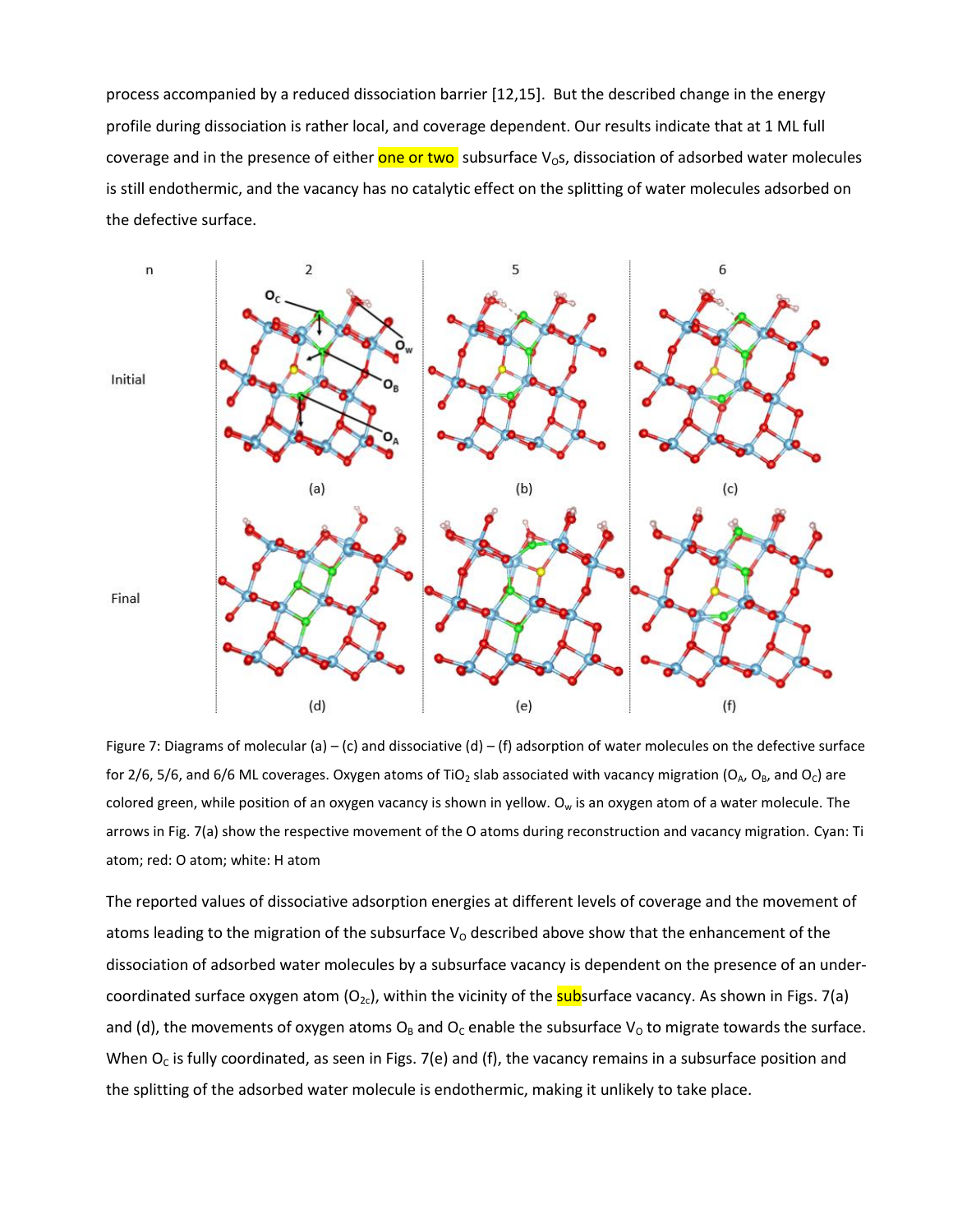## **4 Conclusions**

We have investigated the role of a subsurface oxygen vacancy in the splitting of chemisorbed water molecules on the anatase (101) surface at different levels of coverage, up to 1 ML coverage. Up to 2/3 ML coverage, the subsurface  $V_0$  enhanced the splitting chemistry, making dissociative adsorption more thermodynamically favorable than molecular adsorption. In all instances, this enhancement was accompanied by a migration of the  $V_0$  towards the surface, and the migration was made possible by the presence of an under-coordinated surface oxygen atom near the vacancy. In the absence of such a surface atom, and especially at full ML coverage, molecular adsorption is more thermodynamically favorable than dissociative adsorption on the defective surface with a subsurface  $V<sub>o</sub>$ , similar to the results obtained for a stoichiometric surface.

Our findings indicate that contrary to previous findings, subsurface  $V_0$  are unlikely to catalyze water splitting. While a subsurface  $V_0$  enhances the photo-splitting on a surface with a defect, it only does this when not accounting for water coverage.

## **Acknowledgements**

The authors acknowledge the Texas Advanced Computing Center (TACC) at The University of Texas at Austin for providing HPC resources that have contributed to the research results reported within this paper. URL: [http://www.tacc.utexas.edu](http://www.tacc.utexas.edu/)

## **References**

- [1] U. Diebold, The surface science of titanium dioxide, Surf. Sci. Rep. 48 (2003) 53–229. https://doi.org/10.1016/S0167-5729(02)00100-0.
- [2] M.R. Hoffmann, S.T. Martin, W. Choi, D.W. Bahnemann, Environmental Applications of Semiconductor Photocatalysis, Chem. Rev. 95 (1995) 69–96. https://doi.org/10.1021/cr00033a004.
- [3] A. Fujishima, K. Honda, Electrochemical Photolysis of Water at a Semiconductor Electrode, Nature. 238 (1972) 37–38. https://doi.org/10.1038/238037a0.
- [4] M.-I. Mendoza-Diaz, J. Cure, M.D. Rouhani, K. Tan, S.-G. Patnaik, D. Pech, M. Quevedo-Lopez, T. Hungria, C. Rossi, A. Estève, On the UV–Visible Light Synergetic Mechanisms in Au/TiO2 Hybrid Model Nanostructures Achieving Photoreduction of Water, J. Phys. Chem. C. 124 (2020) 25421–25430. https://doi.org/10.1021/acs.jpcc.0c08381.
- [5] X. An, C. Hu, H. Liu, J. Qu, Hierarchical Nanotubular Anatase/Rutile/TiO2(B) Heterophase Junction with Oxygen Vacancies for Enhanced Photocatalytic H2 Production, Langmuir. 34 (2018) 1883–1889. https://doi.org/10.1021/acs.langmuir.7b03745.
- [6] A.A. Ismail, D.W. Bahnemann, Photochemical splitting of water for hydrogen production by photocatalysis: A review, Sol. Energy Mater. Sol. Cells. 128 (2014) 85–101. https://doi.org/10.1016/j.solmat.2014.04.037.
- [7] R. Asahi, T. Morikawa, T. Ohwaki, K. Aoki, Y. Taga, Visible-Light Photocatalysis in Nitrogen-Doped Titanium Oxides, Science. 293 (2001) 269–271. https://doi.org/10.1126/science.1061051.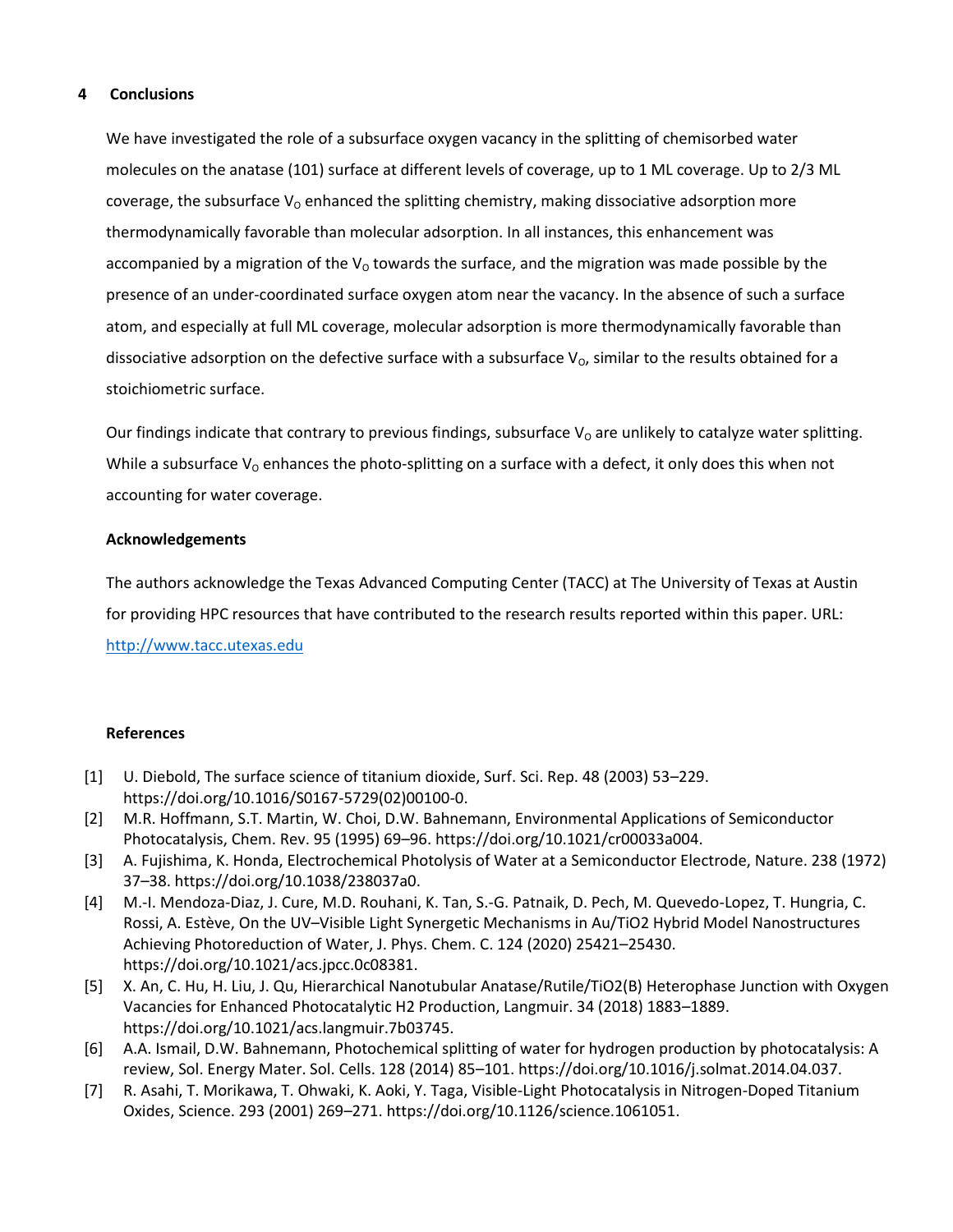- [8] S.-H. Liu, H.-R. Syu, One-step fabrication of N-doped mesoporous TiO2 nanoparticles by self-assembly for photocatalytic water splitting under visible light, Appl. Energy. 100 (2012) 148–154. https://doi.org/10.1016/j.apenergy.2012.03.063.
- [9] T. Ohno, T. Mitsui, M. Matsumura, Photocatalytic Activity of S-doped TiO2 Photocatalyst under Visible Light, Chem. Lett. 32 (2003) 364–365. https://doi.org/10.1246/cl.2003.364.
- [10] E. Coy, K. Siuzdak, I. Grądzka-Kurzaj, S. Sayegh, M. Weber, M. Ziółek, M. Bechelany, I. Iatsunskyi, Exploring the effect of BN and B-N bridges on the photocatalytic performance of semiconductor heterojunctions: Enhancing carrier transfer mechanism, Appl. Mater. Today. 24 (2021) 101095. https://doi.org/10.1016/j.apmt.2021.101095.
- [11] J. Cure, K. Cocq, A. Mlayah, T. Hungria, P. Alphonse, Y.J. Chabal, V. Maraval, R. Chauvin, A. Estève, C. Rossi, A triptych photocatalyst based on the Co-Integration of Ag nanoparticles and carbo-benzene dye into a TiO2 thin film, Int. J. Hydrog. Energy. 44 (2019) 26347–26360. https://doi.org/10.1016/j.ijhydene.2019.08.126.
- [12] G. Fisicaro, S. Filice, S. Scalese, G. Compagnini, R. Reitano, L. Genovese, S. Goedecker, I. Deretzis, A. La Magna, Wet Environment Effects for Ethanol and Water Adsorption on Anatase TiO2 (101) Surfaces, J. Phys. Chem. C. 124 (2020) 2406–2419. https://doi.org/10.1021/acs.jpcc.9b05400.
- [13] X. Lang, Y. Liang, L. Sun, S. Zhou, W.-M. Lau, Interplay between Methanol and Anatase TiO2(101) Surface: The Effect of Subsurface Oxygen Vacancy, J. Phys. Chem. C. 121 (2017) 6072–6080. https://doi.org/10.1021/acs.jpcc.6b11356.
- [14] U. Aschauer, Y. He, H. Cheng, S.-C. Li, U. Diebold, A. Selloni, Influence of Subsurface Defects on the Surface Reactivity of TiO2: Water on Anatase (101), J. Phys. Chem. C. 114 (2010) 1278–1284. https://doi.org/10.1021/jp910492b.
- [15] Y. Li, Y. Gao, Interplay between Water and TiO 2 Anatase (101) Surface with Subsurface Oxygen Vacancy, Phys. Rev. Lett. 112 (2014) 206101. https://doi.org/10.1103/PhysRevLett.112.206101.
- [16] A. Vittadini, A. Selloni, F.P. Rotzinger, M. Grätzel, Structure and Energetics of Water Adsorbed at TiO 2 Anatase \(101\) and \(001\) Surfaces, Phys. Rev. Lett. 81 (1998) 2954–2957. https://doi.org/10.1103/PhysRevLett.81.2954.
- [17] A. Vittadini, M. Casarin, A. Selloni, Chemistry of and on TiO2-anatase surfaces by DFT calculations: a partial review, Theor. Chem. Acc. 117 (2007) 663–671. https://doi.org/10.1007/s00214-006-0191-4.
- [18] M. Lazzeri, A. Vittadini, A. Selloni, Structure and energetics of stoichiometric TiO 2 anatase surfaces, Phys. Rev. B. 63 (2001) 155409. https://doi.org/10.1103/PhysRevB.63.155409.
- [19] C. Arrouvel, M. Digne, M. Breysse, H. Toulhoat, P. Raybaud, Effects of morphology on surface hydroxyl concentration: a DFT comparison of anatase–TiO2 and γ-alumina catalytic supports, J. Catal. 222 (2004) 152– 166. https://doi.org/10.1016/j.jcat.2003.10.016.
- [20] H. Valdés, L.M. Molina, J.A. Alonso, Water adsorption and dissociation on gold catalysts supported on anatase-TiO2(101), Appl. Surf. Sci. 487 (2019) 244–252. https://doi.org/10.1016/j.apsusc.2019.04.249.
- [21] Y.-F. Li, Z.-P. Liu, L. Liu, W. Gao, Mechanism and Activity of Photocatalytic Oxygen Evolution on Titania Anatase in Aqueous Surroundings, J. Am. Chem. Soc. 132 (2010) 13008–13015. https://doi.org/10.1021/ja105340b.
- [22] Y. He, O. Dulub, H. Cheng, A. Selloni, U. Diebold, Evidence for the Predominance of Subsurface Defects on Reduced Anatase TiO 2 ( 101 ), Phys. Rev. Lett. 102 (2009) 106105. https://doi.org/10.1103/PhysRevLett.102.106105.
- [23] H. Cheng, A. Selloni, Energetics and diffusion of intrinsic surface and subsurface defects on anatase TiO2(101), J. Chem. Phys. 131 (2009) 054703. https://doi.org/10.1063/1.3194301.
- [24] A. Tilocca, A. Selloni, Vertical and Lateral Order in Adsorbed Water Layers on Anatase TiO2(101), Langmuir. 20 (2004) 8379–8384. https://doi.org/10.1021/la048937r.
- [25] Y. He, A. Tilocca, O. Dulub, A. Selloni, U. Diebold, Local ordering and electronic signatures of submonolayer water on anatase TiO2(101), Nat. Mater. 8 (2009) 585–589. https://doi.org/10.1038/nmat2466.
- [26] J.P. Perdew, K. Burke, M. Ernzerhof, Generalized Gradient Approximation Made Simple, Phys. Rev. Lett. 77 (1996) 3865–3868. https://doi.org/10.1103/PhysRevLett.77.3865.
- [27] G. Kresse, J. Furthmüller, Efficient iterative schemes for ab initio total-energy calculations using a plane-wave basis set, Phys. Rev. B. 54 (1996) 11169–11186. https://doi.org/10.1103/PhysRevB.54.11169.